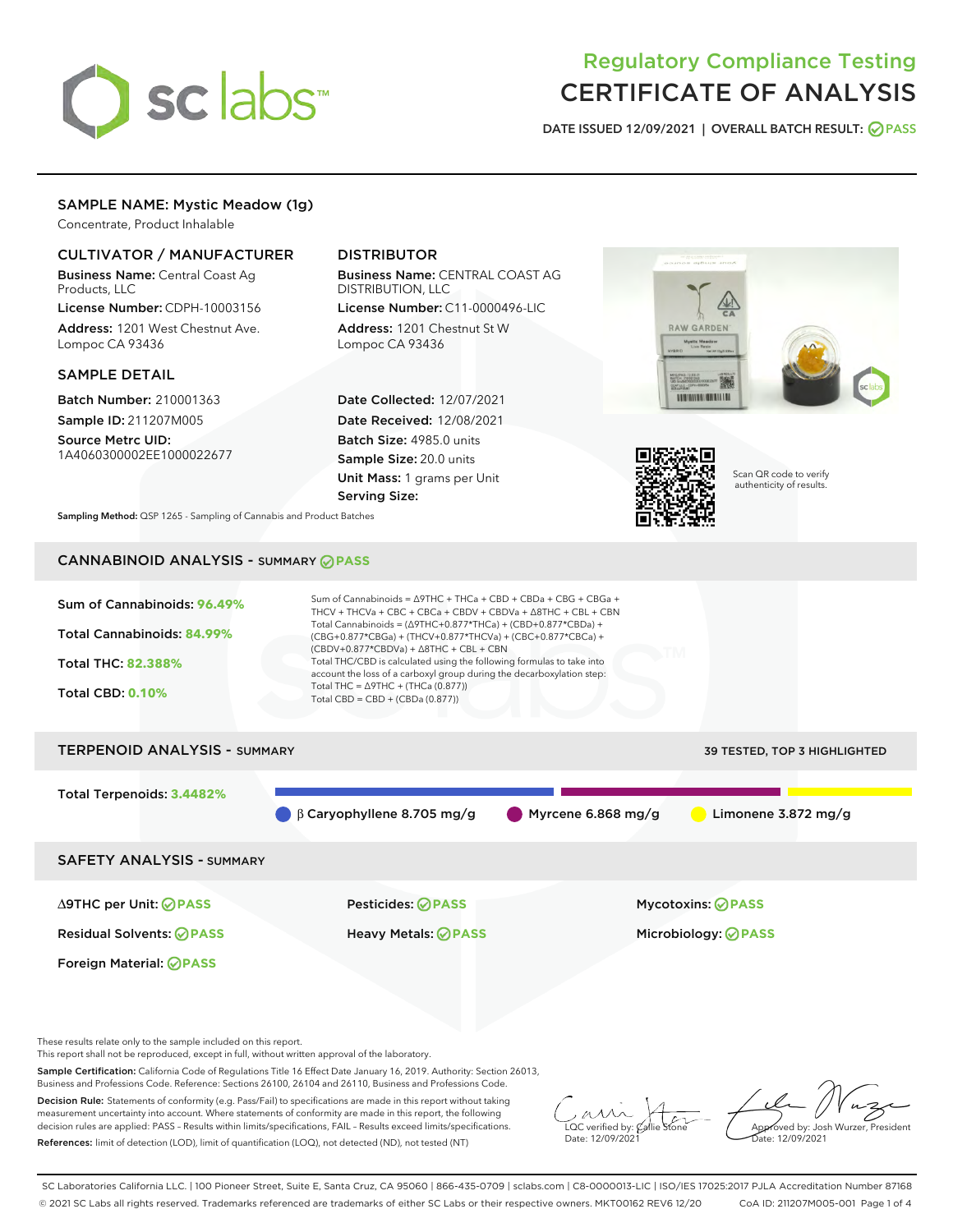



MYSTIC MEADOW (1G) | DATE ISSUED 12/09/2021 | OVERALL BATCH RESULT: **● PASS** 

### CANNABINOID TEST RESULTS - 12/09/2021 2 PASS

Tested by high-performance liquid chromatography with diode-array detection (HPLC-DAD). **Method:** QSP 1157 - Analysis of Cannabinoids by HPLC-DAD

#### TOTAL CANNABINOIDS: **84.99%**

Total Cannabinoids (Total THC) + (Total CBD) + (Total CBG) + (Total THCV) + (Total CBC) + (Total CBDV) + ∆8THC + CBL + CBN

TOTAL THC: **82.388%** Total THC (∆9THC+0.877\*THCa)

TOTAL CBD: **0.10%**

Total CBD (CBD+0.877\*CBDa)

TOTAL CBG: 1.26% Total CBG (CBG+0.877\*CBGa)

TOTAL THCV: 0.395% Total THCV (THCV+0.877\*THCVa)

TOTAL CBC: 0.843% Total CBC (CBC+0.877\*CBCa)

TOTAL CBDV: ND Total CBDV (CBDV+0.877\*CBDVa)

| <b>COMPOUND</b>            | LOD/LOQ<br>(mg/g) | <b>MEASUREMENT</b><br><b>UNCERTAINTY</b><br>(mg/g) | <b>RESULT</b><br>(mg/g) | <b>RESULT</b><br>(%) |
|----------------------------|-------------------|----------------------------------------------------|-------------------------|----------------------|
| <b>THCa</b>                | 0.05/0.14         | ±23.342                                            | 908.26                  | 90.826               |
| <b>A9THC</b>               | 0.06 / 0.26       | ±0.940                                             | 27.34                   | 2.734                |
| <b>CBGa</b>                | 0.1/0.2           | ±0.63                                              | 12.1                    | 1.21                 |
| <b>CBCa</b>                | 0.07/0.28         | ±0.470                                             | 9.61                    | 0.961                |
| <b>THCVa</b>               | 0.07/0.20         | ±0.215                                             | 4.50                    | 0.450                |
| <b>CBG</b>                 | 0.06/0.19         | ±0.078                                             | 1.98                    | 0.198                |
| <b>CBDa</b>                | 0.02/0.19         | ±0.033                                             | 1.14                    | 0.114                |
| <b>CBC</b>                 | 0.2 / 0.5         | N/A                                                | $<$ LOQ                 | <loq< th=""></loq<>  |
| $\triangle$ 8THC           | 0.1 / 0.4         | N/A                                                | <b>ND</b>               | <b>ND</b>            |
| <b>THCV</b>                | 0.1/0.2           | N/A                                                | <b>ND</b>               | <b>ND</b>            |
| <b>CBD</b>                 | 0.07/0.29         | N/A                                                | <b>ND</b>               | <b>ND</b>            |
| <b>CBDV</b>                | 0.04 / 0.15       | N/A                                                | <b>ND</b>               | <b>ND</b>            |
| <b>CBDVa</b>               | 0.03/0.53         | N/A                                                | <b>ND</b>               | <b>ND</b>            |
| <b>CBL</b>                 | 0.06 / 0.24       | N/A                                                | <b>ND</b>               | <b>ND</b>            |
| <b>CBN</b>                 | 0.1/0.3           | N/A                                                | <b>ND</b>               | <b>ND</b>            |
| <b>SUM OF CANNABINOIDS</b> |                   |                                                    | 964.9 mg/g              | 96.49%               |

#### **UNIT MASS: 1 grams per Unit**

| ∆9THC per Unit                        | 1120 per-package limit | 27.34 mg/unit  | <b>PASS</b> |
|---------------------------------------|------------------------|----------------|-------------|
| <b>Total THC per Unit</b>             |                        | 823.88 mg/unit |             |
| <b>CBD per Unit</b>                   |                        | <b>ND</b>      |             |
| <b>Total CBD per Unit</b>             |                        | $1.00$ mg/unit |             |
| Sum of Cannabinoids<br>per Unit       |                        | 964.9 mg/unit  |             |
| <b>Total Cannabinoids</b><br>per Unit |                        | 849.9 mg/unit  |             |

### TERPENOID TEST RESULTS - 12/09/2021

Terpene analysis utilizing gas chromatography-flame ionization detection (GC-FID). **Method:** QSP 1192 - Analysis of Terpenoids by GC-FID

| <b>COMPOUND</b>         | LOD/LOQ<br>(mg/g) | <b>MEASUREMENT</b><br><b>UNCERTAINTY</b><br>(mg/g) | <b>RESULT</b><br>(mg/g)                         | <b>RESULT</b><br>(%) |
|-------------------------|-------------------|----------------------------------------------------|-------------------------------------------------|----------------------|
| β Caryophyllene         | 0.004 / 0.012     | ±0.3099                                            | 8.705                                           | 0.8705               |
| <b>Myrcene</b>          | 0.008 / 0.025     | ±0.0886                                            | 6.868                                           | 0.6868               |
| Limonene                | 0.005 / 0.016     | ±0.0554                                            | 3.872                                           | 0.3872               |
| $\alpha$ Humulene       | 0.009 / 0.029     | ±0.0832                                            | 2.592                                           | 0.2592               |
| $\alpha$ Bisabolol      | 0.008 / 0.026     | ±0.1031                                            | 1.930                                           | 0.1930               |
| Linalool                | 0.009 / 0.032     | ±0.0682                                            | 1.795                                           | 0.1795               |
| Terpineol               | 0.016 / 0.055     | ±0.0978                                            | 1.593                                           | 0.1593               |
| Guaiol                  | 0.009 / 0.030     | ±0.0552                                            | 1.170                                           | 0.1170               |
| Caryophyllene<br>Oxide  | 0.010 / 0.033     | ±0.0520                                            | 1.131                                           | 0.1131               |
| trans-β-Farnesene       | 0.008 / 0.025     | ±0.0343                                            | 0.966                                           | 0.0966               |
| Nerolidol               | 0.009 / 0.028     | ±0.0520                                            | 0.826                                           | 0.0826               |
| Ocimene                 | 0.011 / 0.038     | ±0.0193                                            | 0.600                                           | 0.0600               |
| Fenchol                 | 0.010 / 0.034     | ±0.0229                                            | 0.591                                           | 0.0591               |
| <b>B</b> Pinene         | 0.004 / 0.014     | ±0.0061                                            | 0.527                                           | 0.0527               |
| $\alpha$ Pinene         | 0.005 / 0.017     | ±0.0032                                            | 0.368                                           | 0.0368               |
| Terpinolene             | 0.008 / 0.026     | ±0.0044                                            | 0.213                                           | 0.0213               |
| <b>Borneol</b>          | 0.005 / 0.016     | ±0.0089                                            | 0.211                                           | 0.0211               |
| Valencene               | 0.009 / 0.030     | ±0.0112                                            | 0.163                                           | 0.0163               |
| Fenchone                | 0.009 / 0.028     | ±0.0028                                            | 0.097                                           | 0.0097               |
| $\alpha$ Cedrene        | 0.005 / 0.016     | ±0.0029                                            | 0.097                                           | 0.0097               |
| Camphene                | 0.005 / 0.015     | ±0.0006                                            | 0.055                                           | 0.0055               |
| Citronellol             | 0.003 / 0.010     | ±0.0018                                            | 0.036                                           | 0.0036               |
| Geraniol                | 0.002 / 0.007     | ±0.0013                                            | 0.029                                           | 0.0029               |
| Nerol                   | 0.003 / 0.011     | ±0.0012                                            | 0.027                                           | 0.0027               |
| Isoborneol              | 0.004 / 0.012     | ±0.0008                                            | 0.020                                           | 0.0020               |
| Sabinene                | 0.004 / 0.014     | N/A                                                | <loq< th=""><th><loq< th=""></loq<></th></loq<> | <loq< th=""></loq<>  |
| $\gamma$ Terpinene      | 0.006 / 0.018     | N/A                                                | <loq< th=""><th><loq< th=""></loq<></th></loq<> | <loq< th=""></loq<>  |
| Sabinene Hydrate        | 0.006 / 0.022     | N/A                                                | <loq< th=""><th><loq< th=""></loq<></th></loq<> | <loq< th=""></loq<>  |
| $\alpha$ Phellandrene   | 0.006 / 0.020     | N/A                                                | ND                                              | <b>ND</b>            |
| <b>3 Carene</b>         | 0.005 / 0.018     | N/A                                                | <b>ND</b>                                       | <b>ND</b>            |
| $\alpha$ Terpinene      | 0.005 / 0.017     | N/A                                                | ND                                              | ND                   |
| p-Cymene                | 0.005 / 0.016     | N/A                                                | ND                                              | ND                   |
| Eucalyptol              | 0.006 / 0.018     | N/A                                                | ND                                              | <b>ND</b>            |
| (-)-Isopulegol          | 0.005 / 0.016     | N/A                                                | ND                                              | <b>ND</b>            |
| Camphor                 | 0.006 / 0.019     | N/A                                                | ND                                              | ND                   |
| Menthol                 | 0.008 / 0.025     | N/A                                                | ND                                              | ND                   |
| R-(+)-Pulegone          | 0.003 / 0.011     | N/A                                                | ND                                              | <b>ND</b>            |
| <b>Geranyl Acetate</b>  | 0.004 / 0.014     | N/A                                                | ND                                              | ND                   |
| Cedrol                  | 0.008 / 0.027     | N/A                                                | ND                                              | ND                   |
| <b>TOTAL TERPENOIDS</b> |                   |                                                    | 34.482 mg/g                                     | 3.4482%              |

SC Laboratories California LLC. | 100 Pioneer Street, Suite E, Santa Cruz, CA 95060 | 866-435-0709 | sclabs.com | C8-0000013-LIC | ISO/IES 17025:2017 PJLA Accreditation Number 87168 © 2021 SC Labs all rights reserved. Trademarks referenced are trademarks of either SC Labs or their respective owners. MKT00162 REV6 12/20 CoA ID: 211207M005-001 Page 2 of 4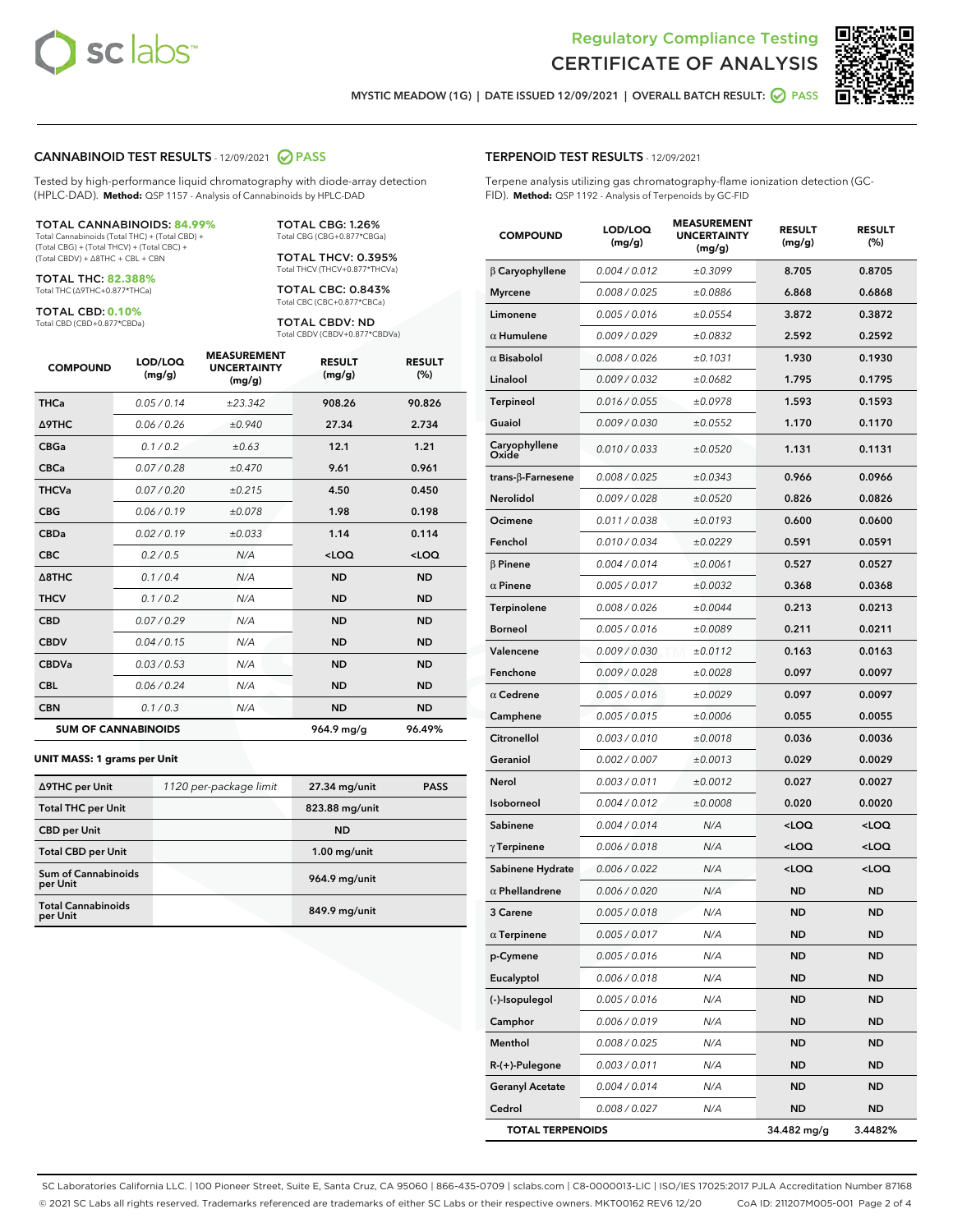



MYSTIC MEADOW (1G) | DATE ISSUED 12/09/2021 | OVERALL BATCH RESULT:  $\bigcirc$  PASS

# CATEGORY 1 PESTICIDE TEST RESULTS - 12/09/2021 2 PASS

Pesticide and plant growth regulator analysis utilizing high-performance liquid chromatography-mass spectrometry (HPLC-MS) or gas chromatography-mass spectrometry (GC-MS). \*GC-MS utilized where indicated. **Method:** QSP 1212 - Analysis of Pesticides and Mycotoxins by LC-MS or QSP 1213 - Analysis of Pesticides by GC-MS

| <b>COMPOUND</b>             | LOD/LOQ<br>$(\mu g/g)$ | <b>ACTION</b><br><b>LIMIT</b><br>$(\mu g/g)$ | <b>MEASUREMENT</b><br><b>UNCERTAINTY</b><br>$(\mu g/g)$ | <b>RESULT</b><br>$(\mu g/g)$ | <b>RESULT</b> |
|-----------------------------|------------------------|----------------------------------------------|---------------------------------------------------------|------------------------------|---------------|
| Aldicarb                    | 0.03 / 0.08            | $\geq$ LOD                                   | N/A                                                     | <b>ND</b>                    | <b>PASS</b>   |
| Carbofuran                  | 0.02/0.05              | $\geq$ LOD                                   | N/A                                                     | <b>ND</b>                    | <b>PASS</b>   |
| Chlordane*                  | 0.03 / 0.08            | $\ge$ LOD                                    | N/A                                                     | <b>ND</b>                    | <b>PASS</b>   |
| Chlorfenapyr*               | 0.03/0.10              | $\ge$ LOD                                    | N/A                                                     | <b>ND</b>                    | <b>PASS</b>   |
| Chlorpyrifos                | 0.02 / 0.06            | $\ge$ LOD                                    | N/A                                                     | <b>ND</b>                    | <b>PASS</b>   |
| Coumaphos                   | 0.02 / 0.07            | $\ge$ LOD                                    | N/A                                                     | <b>ND</b>                    | <b>PASS</b>   |
| Daminozide                  | 0.02 / 0.07            | $\ge$ LOD                                    | N/A                                                     | <b>ND</b>                    | <b>PASS</b>   |
| <b>DDVP</b><br>(Dichlorvos) | 0.03/0.09              | $\ge$ LOD                                    | N/A                                                     | <b>ND</b>                    | <b>PASS</b>   |
| Dimethoate                  | 0.03 / 0.08            | $\ge$ LOD                                    | N/A                                                     | <b>ND</b>                    | <b>PASS</b>   |
| Ethoprop(hos)               | 0.03/0.10              | $\ge$ LOD                                    | N/A                                                     | <b>ND</b>                    | <b>PASS</b>   |
| Etofenprox                  | 0.02/0.06              | $\ge$ LOD                                    | N/A                                                     | <b>ND</b>                    | <b>PASS</b>   |
| Fenoxycarb                  | 0.03/0.08              | $\ge$ LOD                                    | N/A                                                     | <b>ND</b>                    | <b>PASS</b>   |
| Fipronil                    | 0.03/0.08              | $\ge$ LOD                                    | N/A                                                     | <b>ND</b>                    | <b>PASS</b>   |
| Imazalil                    | 0.02 / 0.06            | $\ge$ LOD                                    | N/A                                                     | <b>ND</b>                    | <b>PASS</b>   |
| <b>Methiocarb</b>           | 0.02 / 0.07            | $\ge$ LOD                                    | N/A                                                     | <b>ND</b>                    | <b>PASS</b>   |
| Methyl<br>parathion         | 0.03/0.10              | $\ge$ LOD                                    | N/A                                                     | <b>ND</b>                    | <b>PASS</b>   |
| <b>Mevinphos</b>            | 0.03/0.09              | $\ge$ LOD                                    | N/A                                                     | <b>ND</b>                    | <b>PASS</b>   |
| Paclobutrazol               | 0.02 / 0.05            | $\ge$ LOD                                    | N/A                                                     | <b>ND</b>                    | <b>PASS</b>   |
| Propoxur                    | 0.03/0.09              | $\ge$ LOD                                    | N/A                                                     | <b>ND</b>                    | <b>PASS</b>   |
| Spiroxamine                 | 0.03 / 0.08            | $\ge$ LOD                                    | N/A                                                     | <b>ND</b>                    | <b>PASS</b>   |
| <b>Thiacloprid</b>          | 0.03/0.10              | $\ge$ LOD                                    | N/A                                                     | <b>ND</b>                    | <b>PASS</b>   |
|                             |                        |                                              |                                                         |                              |               |

# CATEGORY 2 PESTICIDE TEST RESULTS - 12/09/2021 @ PASS

| <b>COMPOUND</b>          | LOD/LOQ<br>$(\mu g/g)$ | <b>ACTION</b><br>LIMIT<br>$(\mu g/g)$ | <b>MEASUREMENT</b><br><b>UNCERTAINTY</b><br>$(\mu g/g)$ | <b>RESULT</b><br>$(\mu g/g)$ | <b>RESULT</b> |
|--------------------------|------------------------|---------------------------------------|---------------------------------------------------------|------------------------------|---------------|
| Abamectin                | 0.03/0.10              | 0.1                                   | N/A                                                     | <b>ND</b>                    | <b>PASS</b>   |
| Acephate                 | 0.02/0.07              | 0.1                                   | N/A                                                     | <b>ND</b>                    | <b>PASS</b>   |
| Acequinocyl              | 0.02/0.07              | 0.1                                   | N/A                                                     | <b>ND</b>                    | <b>PASS</b>   |
| Acetamiprid              | 0.02/0.05              | 0.1                                   | N/A                                                     | <b>ND</b>                    | <b>PASS</b>   |
| Azoxystrobin             | 0.02/0.07              | 0.1                                   | N/A                                                     | <b>ND</b>                    | <b>PASS</b>   |
| <b>Bifenazate</b>        | 0.01/0.04              | 0.1                                   | N/A                                                     | <b>ND</b>                    | <b>PASS</b>   |
| <b>Bifenthrin</b>        | 0.02/0.05              | 3                                     | N/A                                                     | <b>ND</b>                    | <b>PASS</b>   |
| <b>Boscalid</b>          | 0.03/0.09              | 0.1                                   | N/A                                                     | <b>ND</b>                    | <b>PASS</b>   |
| Captan                   | 0.19/0.57              | 0.7                                   | N/A                                                     | <b>ND</b>                    | <b>PASS</b>   |
| Carbaryl                 | 0.02/0.06              | 0.5                                   | N/A                                                     | <b>ND</b>                    | <b>PASS</b>   |
| Chlorantranilip-<br>role | 0.04/0.12              | 10                                    | N/A                                                     | <b>ND</b>                    | <b>PASS</b>   |
| Clofentezine             | 0.03/0.09              | 0.1                                   | N/A                                                     | <b>ND</b>                    | <b>PASS</b>   |

# CATEGORY 2 PESTICIDE TEST RESULTS - 12/09/2021 continued

| <b>COMPOUND</b>               | LOD/LOQ<br>(µg/g) | <b>ACTION</b><br><b>LIMIT</b><br>$(\mu g/g)$ | <b>MEASUREMENT</b><br><b>UNCERTAINTY</b><br>$(\mu g/g)$ | <b>RESULT</b><br>(µg/g) | <b>RESULT</b> |
|-------------------------------|-------------------|----------------------------------------------|---------------------------------------------------------|-------------------------|---------------|
| Cyfluthrin                    | 0.12 / 0.38       | $\overline{c}$                               | N/A                                                     | <b>ND</b>               | <b>PASS</b>   |
| Cypermethrin                  | 0.11 / 0.32       | 1                                            | N/A                                                     | ND                      | <b>PASS</b>   |
| <b>Diazinon</b>               | 0.02 / 0.05       | 0.1                                          | N/A                                                     | ND                      | <b>PASS</b>   |
| Dimethomorph                  | 0.03 / 0.09       | 2                                            | N/A                                                     | ND                      | PASS          |
| Etoxazole                     | 0.02 / 0.06       | 0.1                                          | N/A                                                     | ND                      | <b>PASS</b>   |
| Fenhexamid                    | 0.03 / 0.09       | 0.1                                          | N/A                                                     | <b>ND</b>               | <b>PASS</b>   |
| Fenpyroximate                 | 0.02 / 0.06       | 0.1                                          | N/A                                                     | ND                      | <b>PASS</b>   |
| Flonicamid                    | 0.03 / 0.10       | 0.1                                          | N/A                                                     | ND                      | <b>PASS</b>   |
| Fludioxonil                   | 0.03 / 0.10       | 0.1                                          | N/A                                                     | <b>ND</b>               | <b>PASS</b>   |
| Hexythiazox                   | 0.02 / 0.07       | 0.1                                          | N/A                                                     | <b>ND</b>               | <b>PASS</b>   |
| Imidacloprid                  | 0.04 / 0.11       | 5                                            | N/A                                                     | ND                      | <b>PASS</b>   |
| Kresoxim-methyl               | 0.02 / 0.07       | 0.1                                          | N/A                                                     | <b>ND</b>               | <b>PASS</b>   |
| <b>Malathion</b>              | 0.03 / 0.09       | 0.5                                          | N/A                                                     | <b>ND</b>               | <b>PASS</b>   |
| Metalaxyl                     | 0.02 / 0.07       | $\overline{c}$                               | N/A                                                     | ND                      | <b>PASS</b>   |
| Methomyl                      | 0.03 / 0.10       | 1                                            | N/A                                                     | <b>ND</b>               | <b>PASS</b>   |
| Myclobutanil                  | 0.03 / 0.09       | 0.1                                          | N/A                                                     | ND                      | <b>PASS</b>   |
| Naled                         | 0.02 / 0.07       | 0.1                                          | N/A                                                     | ND                      | <b>PASS</b>   |
| Oxamyl                        | 0.04 / 0.11       | 0.5                                          | N/A                                                     | ND                      | PASS          |
| Pentachloronitro-<br>benzene* | 0.03 / 0.09       | 0.1                                          | N/A                                                     | ND                      | <b>PASS</b>   |
| Permethrin                    | 0.04 / 0.12       | 0.5                                          | N/A                                                     | ND                      | <b>PASS</b>   |
| Phosmet                       | 0.03 / 0.10       | 0.1                                          | N/A                                                     | <b>ND</b>               | <b>PASS</b>   |
| Piperonylbu-<br>toxide        | 0.02 / 0.07       | 3                                            | N/A                                                     | ND                      | <b>PASS</b>   |
| Prallethrin                   | 0.03 / 0.08       | 0.1                                          | N/A                                                     | <b>ND</b>               | <b>PASS</b>   |
| Propiconazole                 | 0.02 / 0.07       | 0.1                                          | N/A                                                     | ND                      | <b>PASS</b>   |
| Pyrethrins                    | 0.04 / 0.12       | 0.5                                          | N/A                                                     | ND                      | <b>PASS</b>   |
| Pyridaben                     | 0.02 / 0.07       | 0.1                                          | N/A                                                     | ND                      | <b>PASS</b>   |
| Spinetoram                    | 0.02 / 0.07       | 0.1                                          | N/A                                                     | <b>ND</b>               | PASS          |
| Spinosad                      | 0.02 / 0.07       | 0.1                                          | N/A                                                     | ND                      | <b>PASS</b>   |
| Spiromesifen                  | 0.02 / 0.05       | 0.1                                          | N/A                                                     | <b>ND</b>               | <b>PASS</b>   |
| Spirotetramat                 | 0.02 / 0.06       | 0.1                                          | N/A                                                     | ND                      | <b>PASS</b>   |
| Tebuconazole                  | 0.02 / 0.07       | 0.1                                          | N/A                                                     | ND                      | <b>PASS</b>   |
| Thiamethoxam                  | 0.03 / 0.10       | 5                                            | N/A                                                     | <b>ND</b>               | <b>PASS</b>   |
| Trifloxystrobin               | 0.03 / 0.08       | 0.1                                          | N/A                                                     | <b>ND</b>               | <b>PASS</b>   |

SC Laboratories California LLC. | 100 Pioneer Street, Suite E, Santa Cruz, CA 95060 | 866-435-0709 | sclabs.com | C8-0000013-LIC | ISO/IES 17025:2017 PJLA Accreditation Number 87168 © 2021 SC Labs all rights reserved. Trademarks referenced are trademarks of either SC Labs or their respective owners. MKT00162 REV6 12/20 CoA ID: 211207M005-001 Page 3 of 4